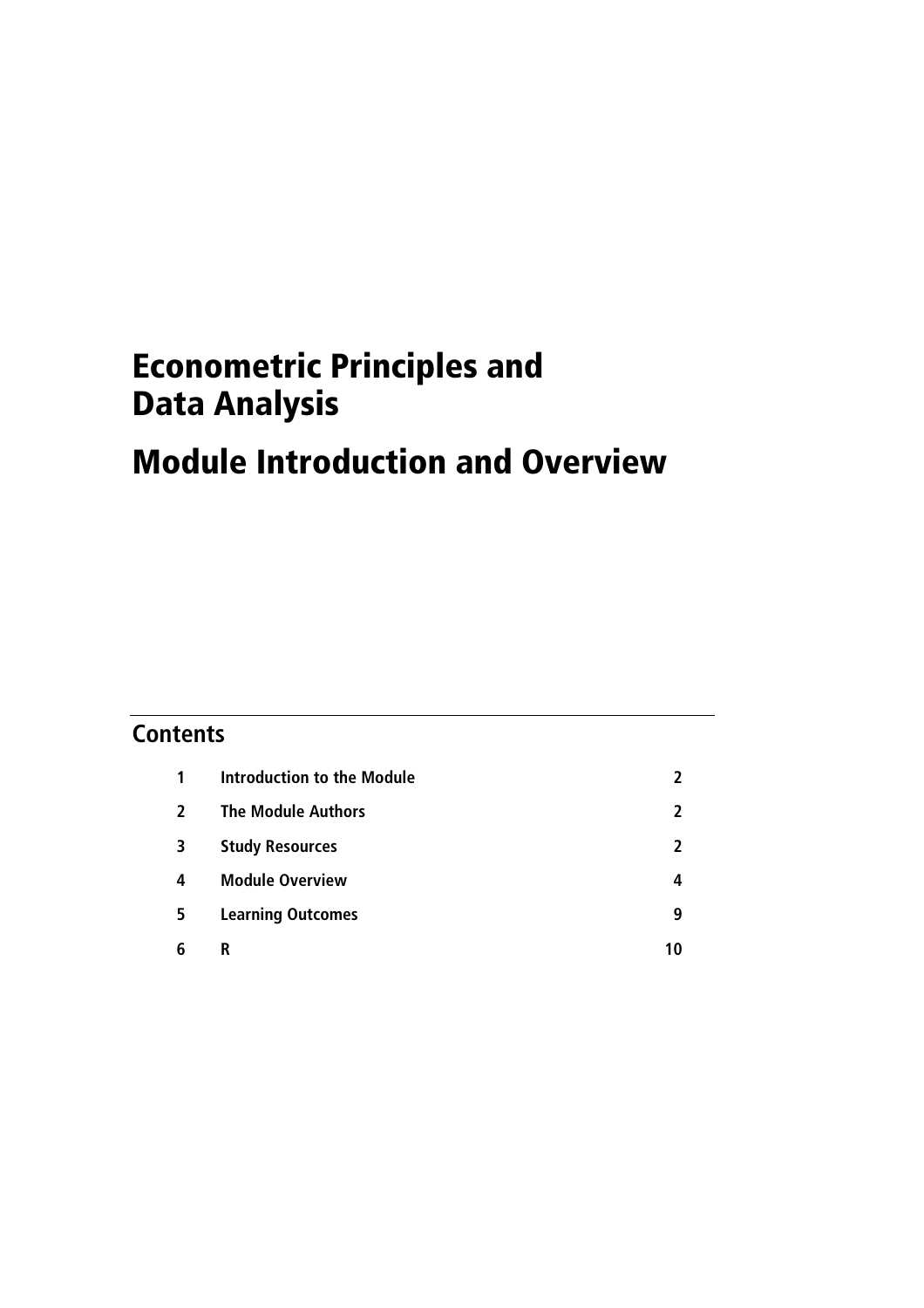# **1 Introduction to the Module**

This module provides an introduction to econometric methods. In brief, the module examines how we can start from relationships suggested by financial and economic theory, formulate those relationships in mathematical and statistical models, estimate those models using sample data, and make statements based on the parameters of the estimated models. The module examines the assumptions that are necessary for the estimators to have desirable properties, and the assumptions necessary for us to make statistical inference based on the estimated models. In addition, the module explores what happens when these assumptions are not satisfied, and what we can do in these circumstances. The module concludes with an examination of model selection.

# **2 The Module Authors**

The module, and its more advanced sequel, *Econometric Analysis and Application*s, were designed and written by **Dr Graham Smith**, who was a Senior Lecturer in the Department of Economics, SOAS, where he taught econometrics to MSc students and carried out research on empirical finance. His main research interests focused on emerging stock markets. He has published extensively in international refereed journals. His recent research demonstrates that stock market efficiency is determined by market size, liquidity and the quality of markets.

The module has been revised by **Dr Jonathan Simms**, who is a tutor for CeFiMS, and has taught at University of Manchester, University of Durham and University of London. He has contributed to development of various CeFiMS modules including *Econometric Analysis and Applications*; *Financial Econometrics*; *Risk Management: Principles and Applications*; *Financial Engineering*; *Public Financial Management: Reporting and Audit*; *Introduction to Law and to Finance*; *Banking Strategy*; *Corporate and Investment Banking*; and *Introduction to Valuation*.

# **3 Study Resources**

This study guide is your central learning resource; it structures your learning unit by unit. Each unit should be studied within a week. The module units are designed in the expectation that studying the unit and the associated readings in the key text, and completing the exercises, will require 15 to 20 hours during the week.

# **Key text**

In addition to the module units you must read the assigned sections from the key text:

Jeffrey M Wooldridge (2020) *Introductory Econometrics*. 7th Edition. Boston MA: Cengage.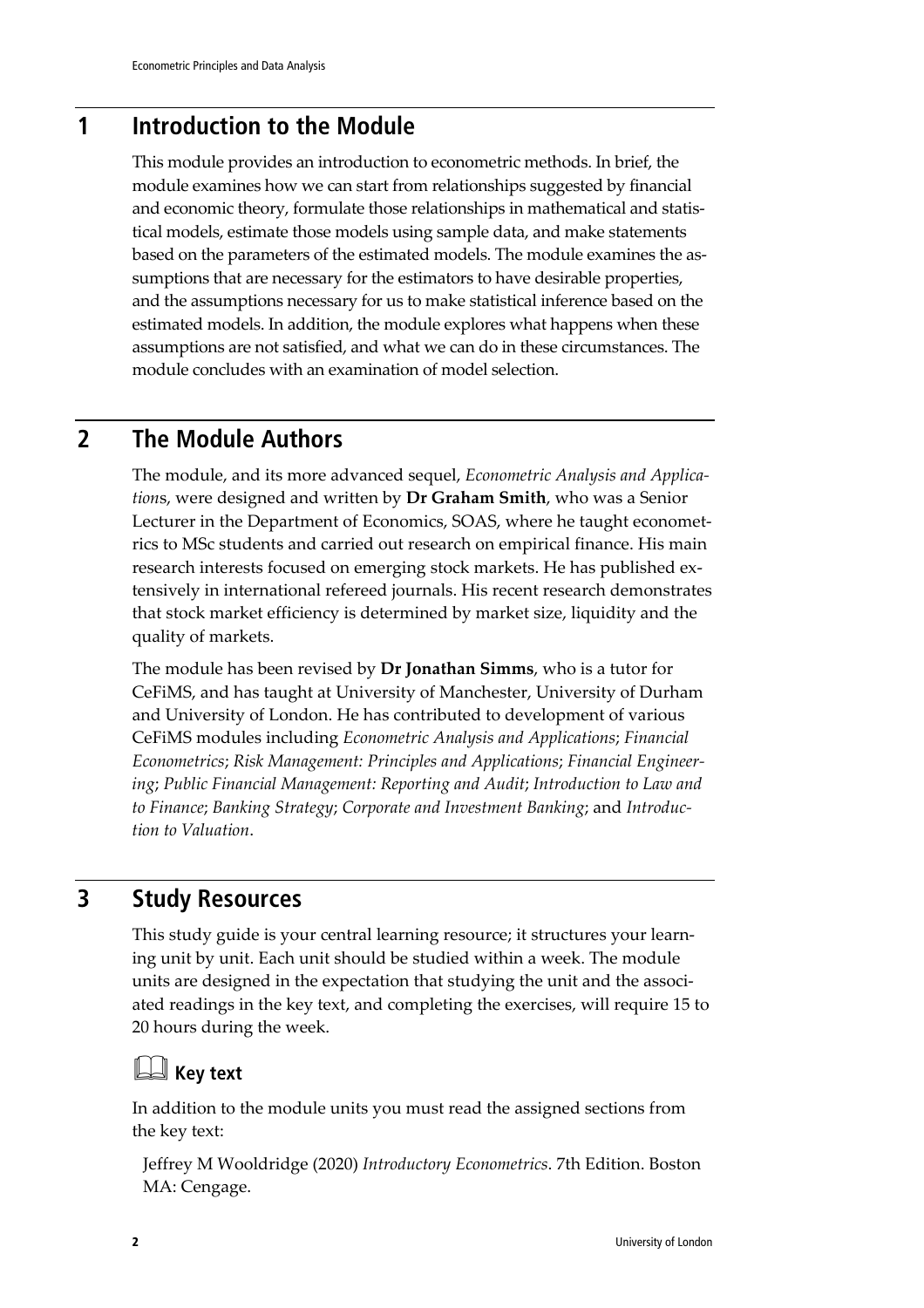We have used this key text because it provides an excellent introduction to econometric theory and techniques, combining a good level of technical detail and intuitive explanation. Part 1 of the key text covers fundamental econometric methods suitable for cross-section and time series data. Part 2 examines issues that are specifically related to time series models. Part 3 considers more advanced methods. In this module you will be reading mainly from Parts 1 and 2. Wooldridge presents examples from a diverse range of topics including finance, economics and business. The examples and exercises in the module units are drawn entirely from finance. In each module unit there is a section, called Study Guide, which leads you through the relevant parts of the key text, and helps you to read and understand the analysis presented there. If, while studying this module, you find you need some revision in basic probability and statistics, you may find it useful to look at parts of Appendices A to C in the key text, which cover some of the basic mathematical tools, probability and probability distributions, and statistical inference.

### **Software**

#### **R**

This module will use R. This is a widely used programming environment for data analysis and graphics. You will use this software to do the exercises in the units, and also the data analysis part of your assignments. The results presented in the units are also from R.

R is free software, released under the GNU General Public License. Instructions for downloading R, and a brief introduction on how to use it, are provided below.

The best advice on using R is to stay focused on the subject that is being studied in each unit, and to do the exercises for the unit; this will reinforce your understanding and also develop your confidence in using data and R.

The units include all of the R commands that are required to complete the examples and exercises. However, as you become more confident in using R, or if you are already familiar with R, you may find that you develop your own R commands.

## **Exercises**

There are exercises in every unit. These require you to work with R and data files, available from the VLE in the module area for this study session, to do your own econometric analysis. It is very important that you attempt these exercises, and do not just look at the Answers at the end of the units. Your understanding of the material you have studied in the unit will be greatly improved if you do the exercises yourself. You will also develop better understanding and confidence in using R.

We hope that you enjoy this module.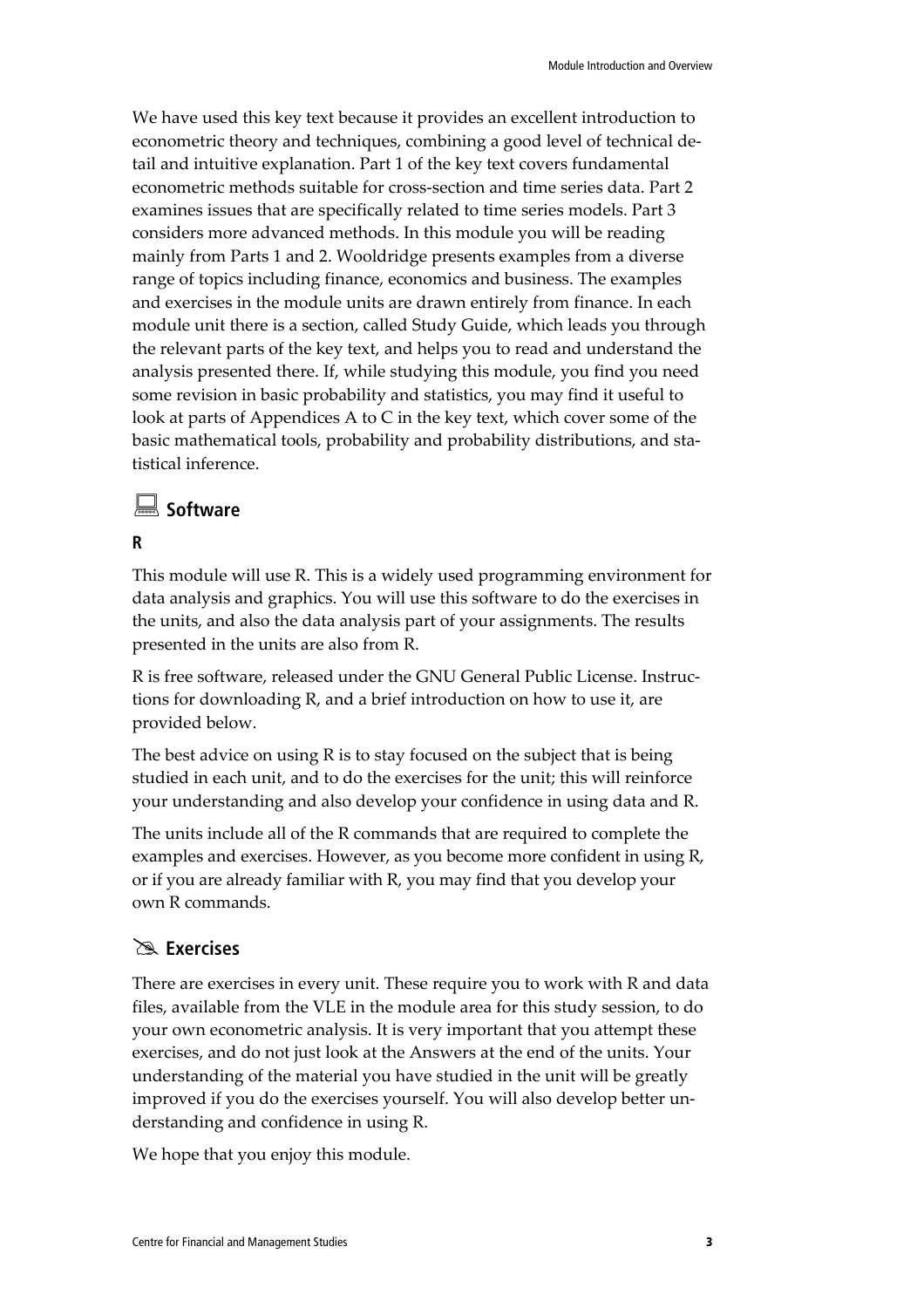# **4 Module Overview**

The paragraphs following the list of topics presented in the units provide brief descriptions of the unit content. They are intended as an introduction and overview of the module. More complete, detailed explanation, analysis and discussion are provided in the units themselves, and in the module key text. So, don't worry if you do not understand everything in this short introduction.

#### **Unit 1 An Introduction to Econometrics and Regression Analysis**

- 1.1 What is Econometrics?
- 1.2 How to Use the Module Units
- 1.3 Ideas The Concept of Regression
- 1.4 Study Guide
- 1.5 An Example Efficiency in the Foreign Exchange Market
- 1.6 Conclusion
- 1.7 Working with R
- 1.8 Exercises
- 1.9 Answers to Exercises

#### **Unit 2 The Classical Linear Regression Model**

- 2.1 Ideas and Issues
- 2.2 Study Guide
- 2.3 Example the Single-Index Model (SIM)
- 2.4 Conclusion
- 2.5 Exercises
- 2.6 Answers to Exercises

Appendix 2.1: Derivation of OLS estimators

#### **Unit 3 The Multiple Regression Model**

- 3.1 Ideas and Issues
- 3.2 Study Guide
- 3.3 Example A Multi-index Model
- 3.4 Conclusion
- 3.5 Exercises
- 3.6 Answers to Exercises

#### **Unit 4 Hypothesis Testing**

- 4.1 Ideas and Issues
- 4.2 Study Guide
- 4.3 Example 1 The Capital Asset Pricing Model
- 4.4 Example 2 A Multi-index Model
- 4.5 Conclusion
- 4.6 Exercises
- 4.7 Answers to Exercises

#### **Unit 5 Heteroscedasticity**

- 5.1 Ideas and Issues
- 5.2 Study Guide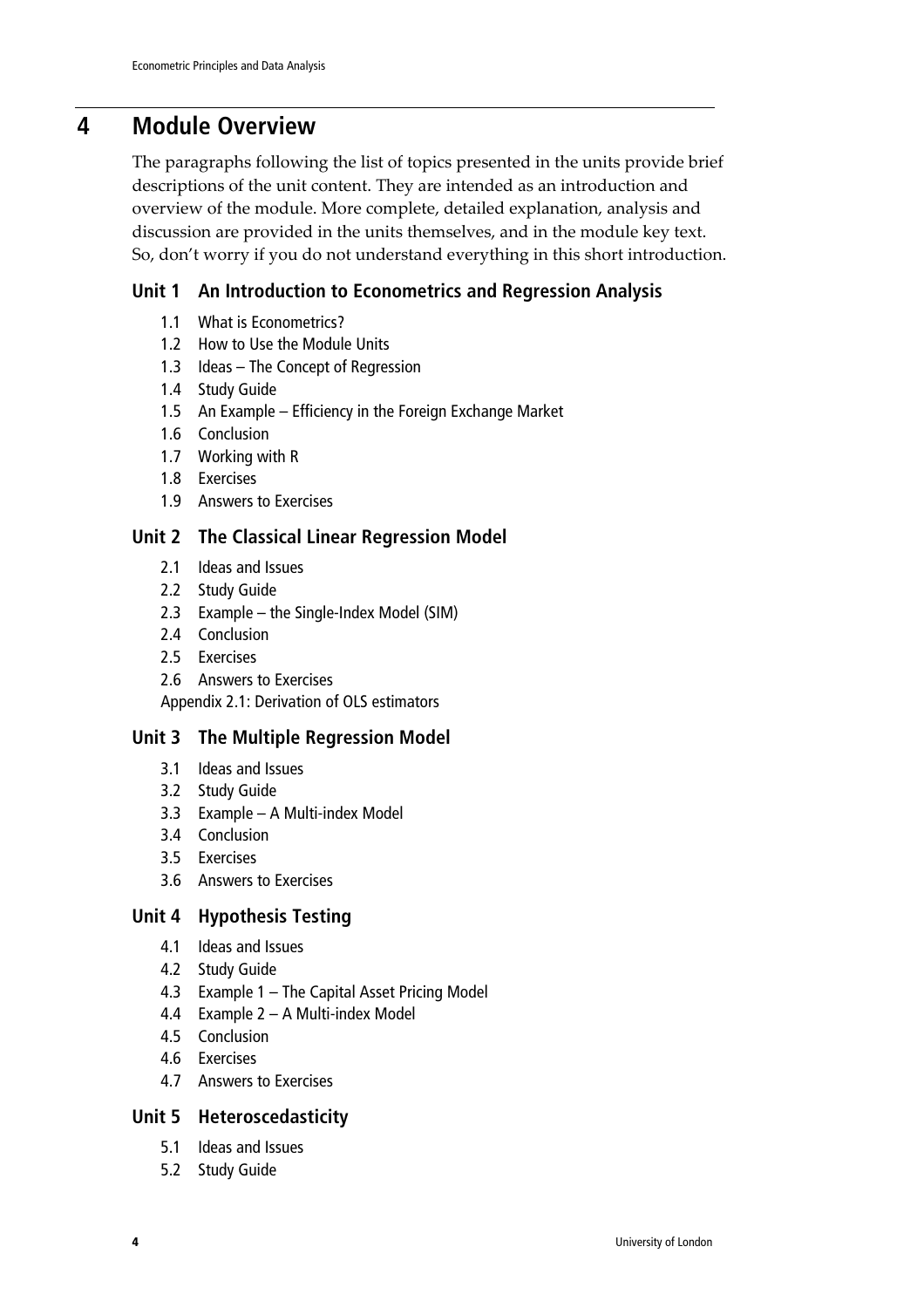- 5.3 Example Price–Earnings Ratio
- 5.4 Conclusion
- 5.5 Exercises
- 5.6 Answers to Exercises

#### **Unit 6 Autocorrelation**

- 6.1 Ideas and Issues
- 6.2 Study Guide
- 6.3 Example The Single-Index Model
- 6.4 Conclusion
- 6.5 Exercises
- 6.6 Answers to Exercises

#### **Unit 7 Nonnormal Disturbances**

- 7.1 Ideas and Issues
- 7.2 Study Guide
- 7.3 Examples
- 7.4 Conclusion
- 7.5 Exercises
- 7.6 Answers to Exercises

Appendix 7.1: Small-Sample Critical Values for the Jarque–Bera Test Appendix 7.2: Stock Market Indices

#### **Unit 8 Model Selection and Module Summary**

- 8.1 Ideas and Issues
- 8.2 Study Guide
- 8.3 Example: Stock Returns
- 8.4 Conclusion
- 8.5 Exercises
- 8.6 Answers to Exercises
- 8.7 Module Summary: 'What you do and do not know'

**Unit 1** provides an introduction to econometrics and *regression analysis*. By regression we mean an equation that captures the mathematical relationship between the variables, and also the imperfect nature of that relationship. The unit introduces the stages of an econometric investigation:

- statement of the theory
- collection of data
- mathematical model of the theory (an exact relationship between variables)
- econometric model of the theory (a stochastic model of the relationship between variables)
- parameter estimation
- checking for model adequacy
- tests of hypotheses
- prediction.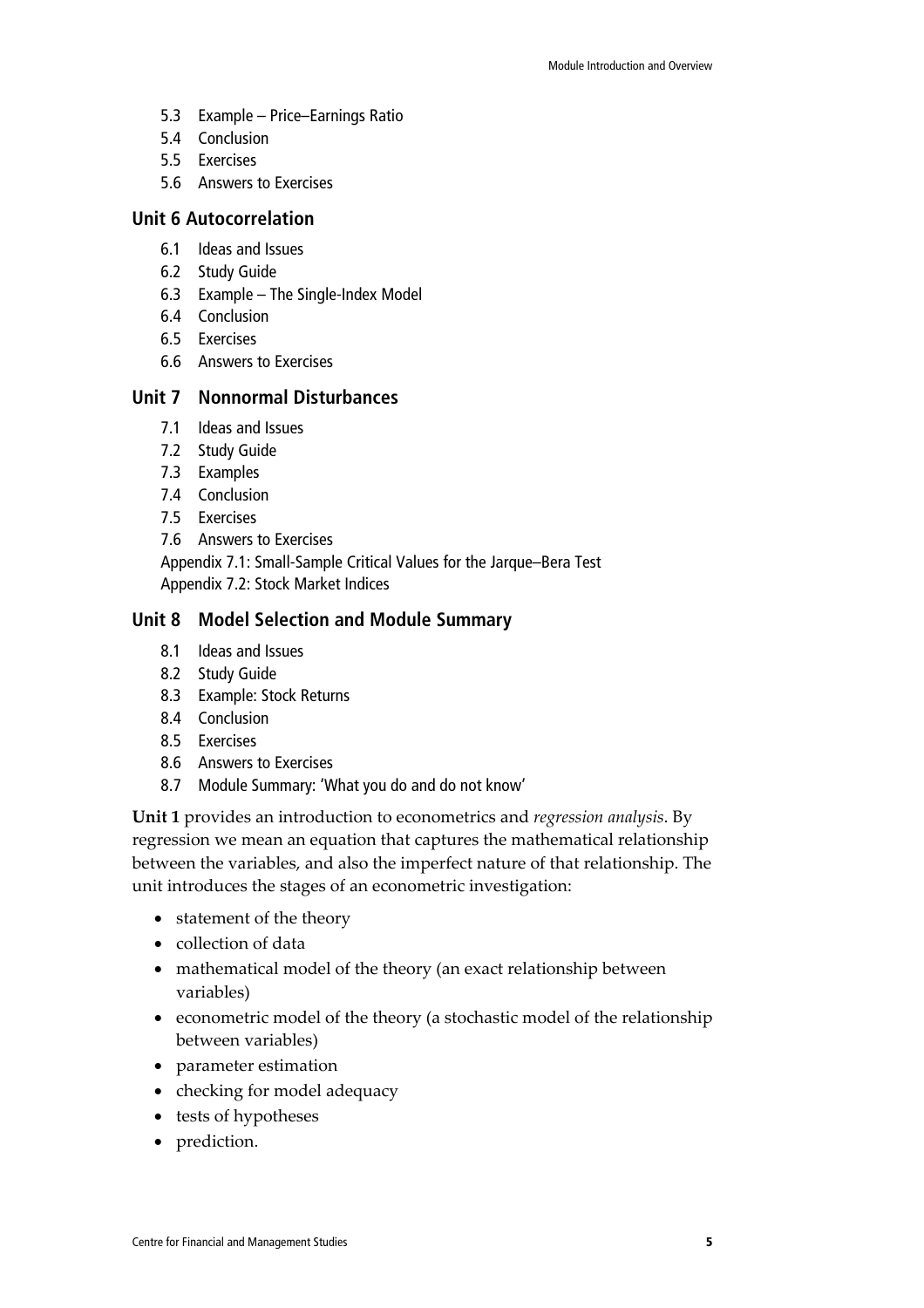Unit 1 also provides guidance on how to use the study materials. In addition, it provides a brief revision of how to calculate financial rates of return.

Each unit includes a worked example. (In Unit 1, the example concerns the relation between spot and forward exchange rates.) All of the units also contain exercises for you to do in order to develop your own understanding and confidence, from a wide range of econometric studies. Data for the exercises are provided. The data used in the examples are also provided so that you can replicate the results presented in the unit (replicating the results in the example is presented as an exercise).

Answers for the exercises are provided at the end of each unit, but you should look at the answers only after you have done the exercises yourself!

Data on the stock price of Delta Airlines Inc. and the New York Stock Exchange Composite Index are introduced in the exercises in Unit 1. This data set is used in a number of units throughout the module, in the worked examples or the exercises. By applying different econometric tools with the same data set, it is hoped you will develop a rounded view of how the methods you will learn relate to each other. A variety of other models and data sets are also used.

**Unit 2** presents the *classical linear regression model*. It explains the method of 'ordinary least squares' (OLS) and how that can be used to estimate the unknown parameters of a regression equation using sample data. In this unit we are concerned with models containing two variables; we are trying to discover how one variable – the explanatory variable – explains another variable – the dependent variable – and estimate the parameters in that relationship.

We then need to ask whether we can make statements about the true, unknown, parameters of the model, based on our estimated values. To do this we need to make a number of assumptions. These assumptions, if satisfied, ensure that the estimators we use have desirable properties (in brief and oversimplified terms: the estimators are accurate and efficient). If the assumptions are satisfied, we can also make predictions about the unknown model parameters, and we can specify, precisely, how confident we are about those predictions. Unit 2 also explains goodness of fit: how closely our estimated model fits our sample data. These ideas are demonstrated using the single-index market model applied to Delta Airlines Inc., and the British retailer Marks & Spencer.

**Unit 3** extends the analysis to the multiple regression model; these are regression models in which one variable is explained by two or more variables. The unit examines the assumptions necessary to estimate and make predictions with such models. The unit asks what happens if, in a multiple regression model, there is a relationship between any of the explanatory variables, in addition to the relationships we hope to discover between the explanatory variables and the dependent variable (this is called *multicollinearity*). The techniques of multiple regression are demonstrated with an example of a multi-index model.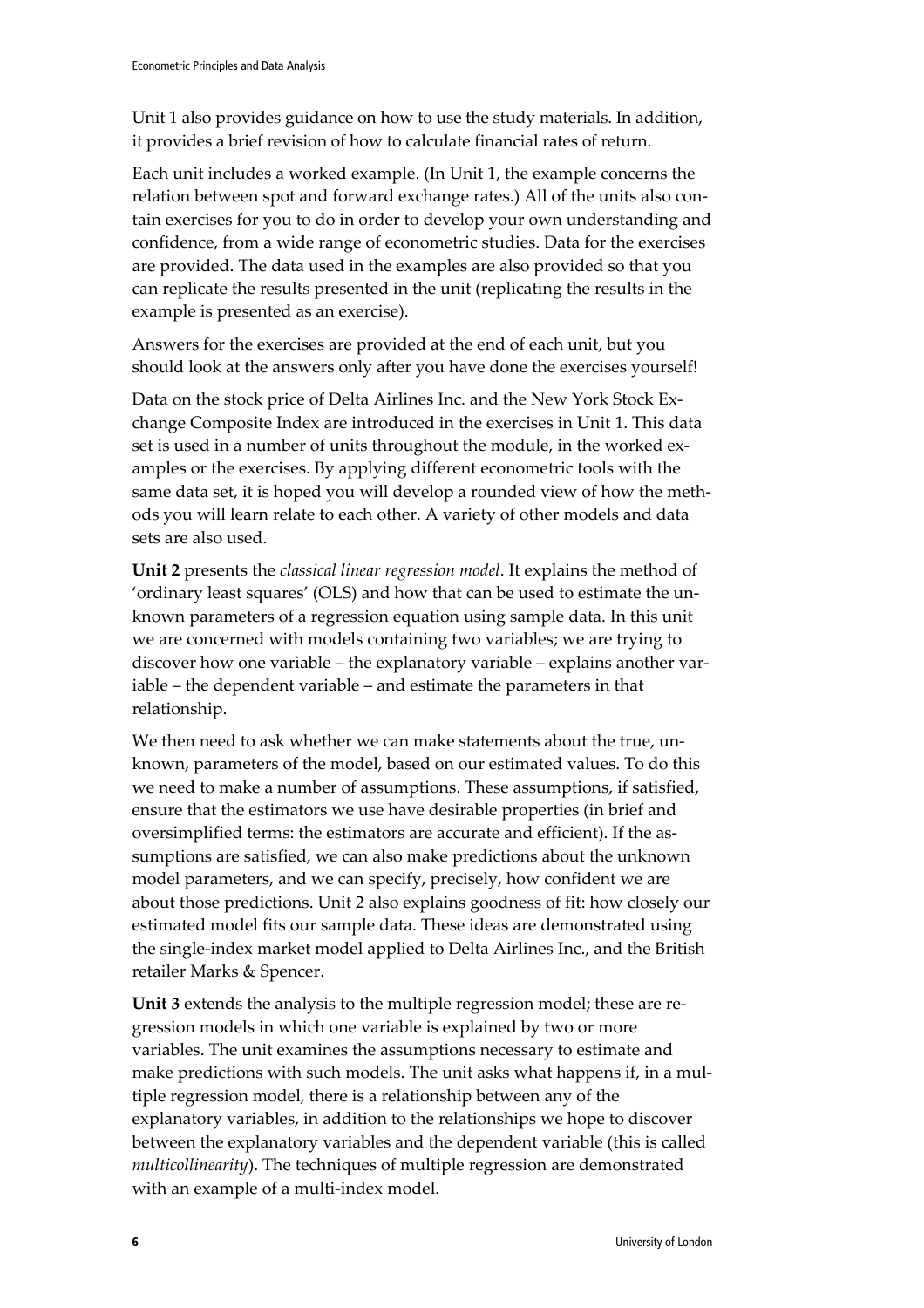**Unit 4** explores how to test *hypotheses*. Based on our estimated model coefficients, can we answer questions of the form:

- Is the true, unknown coefficient negative, zero, or positive?
- Does it take a particular value?
- Is there actually a relationship between the variables?

Unit 3 uses the capital asset pricing model (CAPM) and a multi-index model to demonstrate hypothesis testing. So, for example, we might be concerned with how we can test whether the stock we are interested in is defensive or aggressive; is the company beta less than one or greater than one? The efficiency of foreign exchange markets is also examined.

**Units 5, 6 and 7** are concerned with what happens if a number of the assumptions of the classical linear regression model are not satisfied. What are the consequences for the properties of the ordinary least squares estimators, and can we still make predictions about the unknown model parameters based on our estimated model?

**Unit 5** is concerned with *heteroscedasticity*. What is that? Here is a very brief and simplified explanation; a more detailed and precise explanation is provided in Unit 5. Unit 1 explains how we can specify a mathematical relationship between variables. The actual relationship between variables is not exact, and we attempt to capture this by including an error or disturbance term in the regression equation. One of the assumptions we make is that the variance of the disturbance term – how much it varies about its mean value – is constant for all observations. This is the assumption of *homoscedasticity*, and is explained in Unit 2.

In some econometric studies this assumption may not be satisfied. Consider a cross-section study of commission rates for different brokerage companies. The disturbance term also attempts to capture those influences on commission rates that we have not included in our model. Is it likely that the variance of this disturbance term will be constant for all brokerage companies? If the variance of the disturbance term is not constant, we say there is heteroscedasticity. Unit 5 examines the consequences of heteroscedasticity:

• What are the effects on the properties of OLS estimators, and can we still make predictions based on our estimated model?

The unit examines how heteroscedasticity can be identified, and how we can deal with it, either by transforming the model or by using a different estimation method. If we know what form the heteroscedasticity takes, we can use the method of weighted least squares. Heteroscedasticity is demonstrated with a study of price-earnings ratios estimated for a cross-section of companies.

**Unit 6** is concerned with *autocorrelation*. Again, here is a very simple and brief explanation; a more precise and formal explanation is provided in Unit 6. Consider again the disturbance term that we include in our regression equation. The disturbance term reflects the stochastic nature of the relationship between variables, and also attempts to capture the elements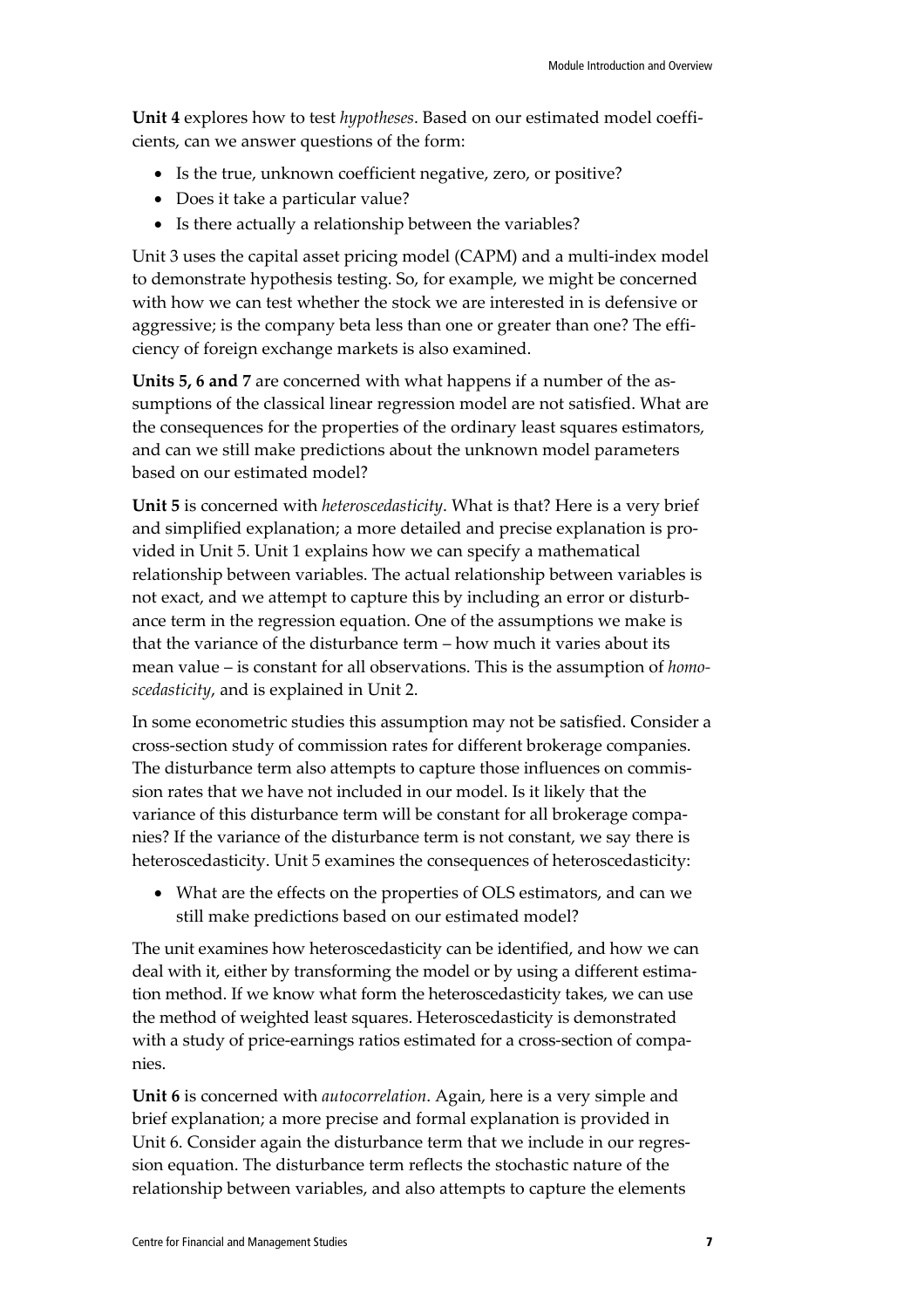that we have not included in the model. Another assumption we make about the disturbance term is that the disturbance terms for different observations (*eg* if using annual data, last year and this year, or if using daily data, yesterday and today) are not related.

This is the assumption of *noncorrelated disturbances*, and is explained in Unit 2. If the disturbances for different observations are related, we say that the disturbance term is serially correlated or 'autocorrelated'. For example, an economic or financial shock in one month may have persistent effects in following months, and if the model does not explicitly include such persistence effects, the disturbance terms in different months will be correlated. Unit 6 examines the implications of autocorrelation for the properties of OLS estimators, and also the consequences for prediction based on OLS estimators. It also shows how to identify autocorrelation using plots and more formal tests, and what can be done to take account of autocorrelation, including changing the method of estimation. The effects of autocorrelated disturbances are demonstrated with the single-index market model for Delta Airlines, and a model of spot and forward exchange rates.

**Unit 7** is concerned with the assumption of normality. In order to make predictions about the true, unknown model parameters, based on our estimated values, we need to assume that the disturbance terms are distributed normally – that is, they follow a normal distribution. You are probably already familiar with the normal distribution from your other studies. It is a probability distribution with known properties, which allows us to make statements concerning the unknown model parameters with a particular degree of confidence – for example, we can reject a hypothesis about a parameter with a 5 per cent chance of being wrong, or we can be 95 per cent confident that an unknown parameter takes a value within a certain range of values.

If the disturbance terms are not normally distributed, we are unable to make such predictions, and it also has consequences for the properties of the OLS estimators. Unit 7 explains the effects of having disturbances that are not distributed normally, the tests to detect *nonnormal disturbances*, and what can be done about nonnormal disturbances. This includes the use of *dummy variables* to take account of outliers (data points which are very different from the rest of the sample). These methods are demonstrated with two examples: stock market returns and the single-index model for Marks & Spencer. The exercises include consideration of the SIM for Delta Airlines and for Bank of America.

**Unit 8** is concerned with *model selection*. One of the assumptions we make is that the model we estimate is correctly specified: the regression equation includes all relevant variables, and the functional form of the relationship is specified correctly – variables are included correctly as levels, or their logged values are included, or perhaps squared values of the variables are included. If the model is not correctly specified, this has consequences for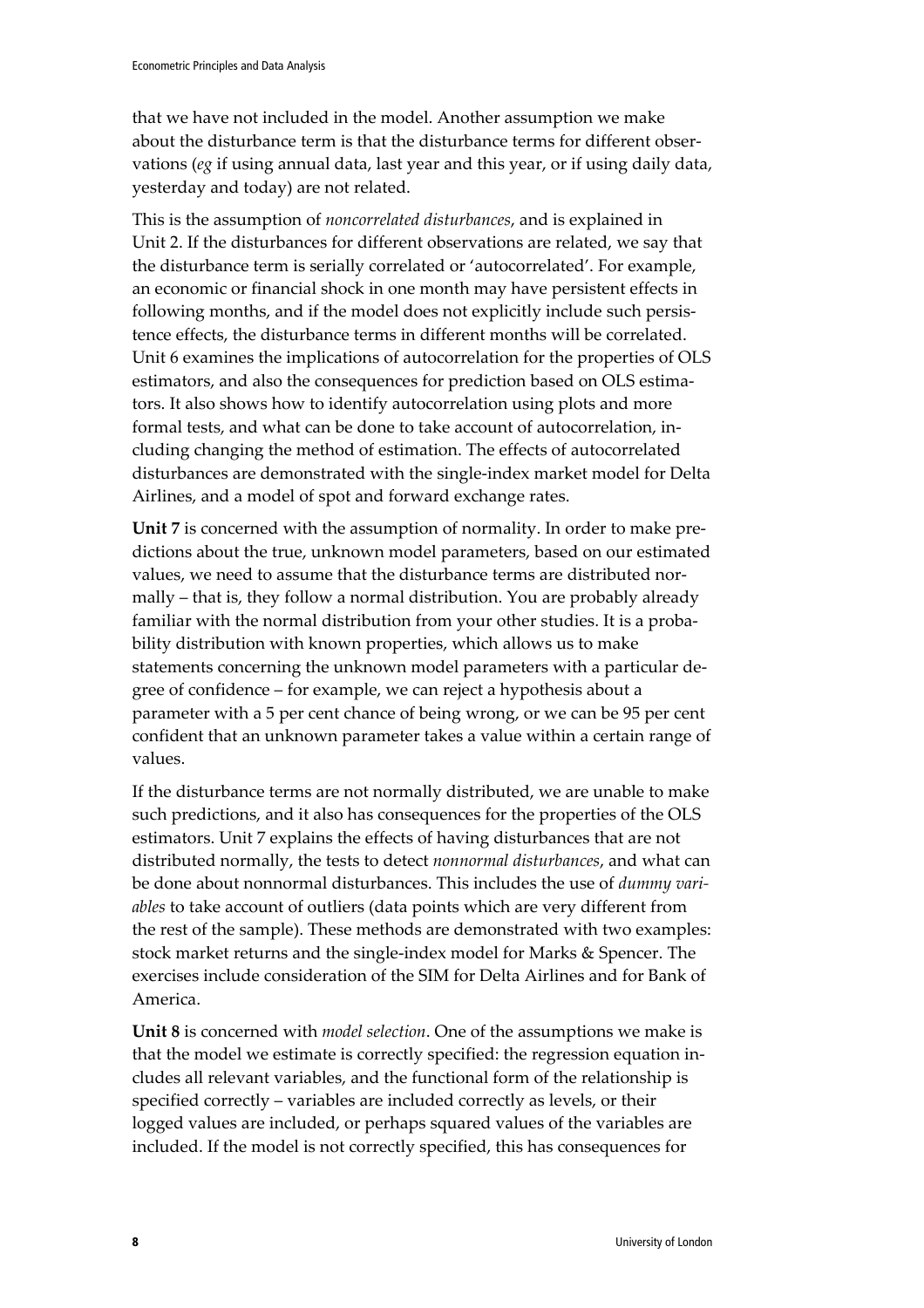the properties of the OLS estimators and for prediction based on those estimators. In particular, Unit 8 examines the consequences of omitting a relevant explanatory variable, including an irrelevant explanatory variable, and using the wrong functional form.

The unit explains methods to identify misspecified equations. These include tests specifically designed to identify misspecified models. In addition, evidence of heteroscedasticity, autocorrelated errors, or nonnormal errors, may be a further sign that a model is not correctly specified. Unit 8 also shows how we can decide between different specifications of a particular economic relationship. It demonstrates model selection using the Delta Airlines data set, and also the SIM for IBM stock. Finally, Unit 8 includes a summary of the module, to help with your revision for the final examination.

More advanced topics in econometrics are studied in the module *Econometric Analysis & Applications*. These include more use of dummy variables; dynamic models: lags and expectations; simultaneous equation models; time series analysis: stationarity and nonstationarity; and forecasting.

# **5 Learning Outcomes**

After studying this module you will be able to:

- explain the principles of regression analysis
- discuss the assumptions of the classical normal linear regression model
- explain the method of ordinary least squares
- produce and interpret plots of data
- estimate a regression equation, and interpret the results, for bivariate (two-variable) regression models and multiple regression models
- assess the consequences of multicollinearity
- test hypotheses concerning model parameters
- discuss the consequences of heteroscedasticity for the properties of OLS estimators
- assess the methods used to identify heteroscedasticity, and the various techniques to deal with heteroscedasticity
- discuss the consequences of autocorrelated disturbances for the properties of OLS estimators
- outline and discuss the methods used to identify autocorrelated disturbances, and what can be done about it
- assess the consequences of disturbance terms not being normally distributed, tests for nonnormal disturbances, and methods to deal with nonnormal disturbances
- examine the consequences of specifying equations incorrectly
- discuss the tests used to identify correct model specification, and statistical criteria for choosing between models.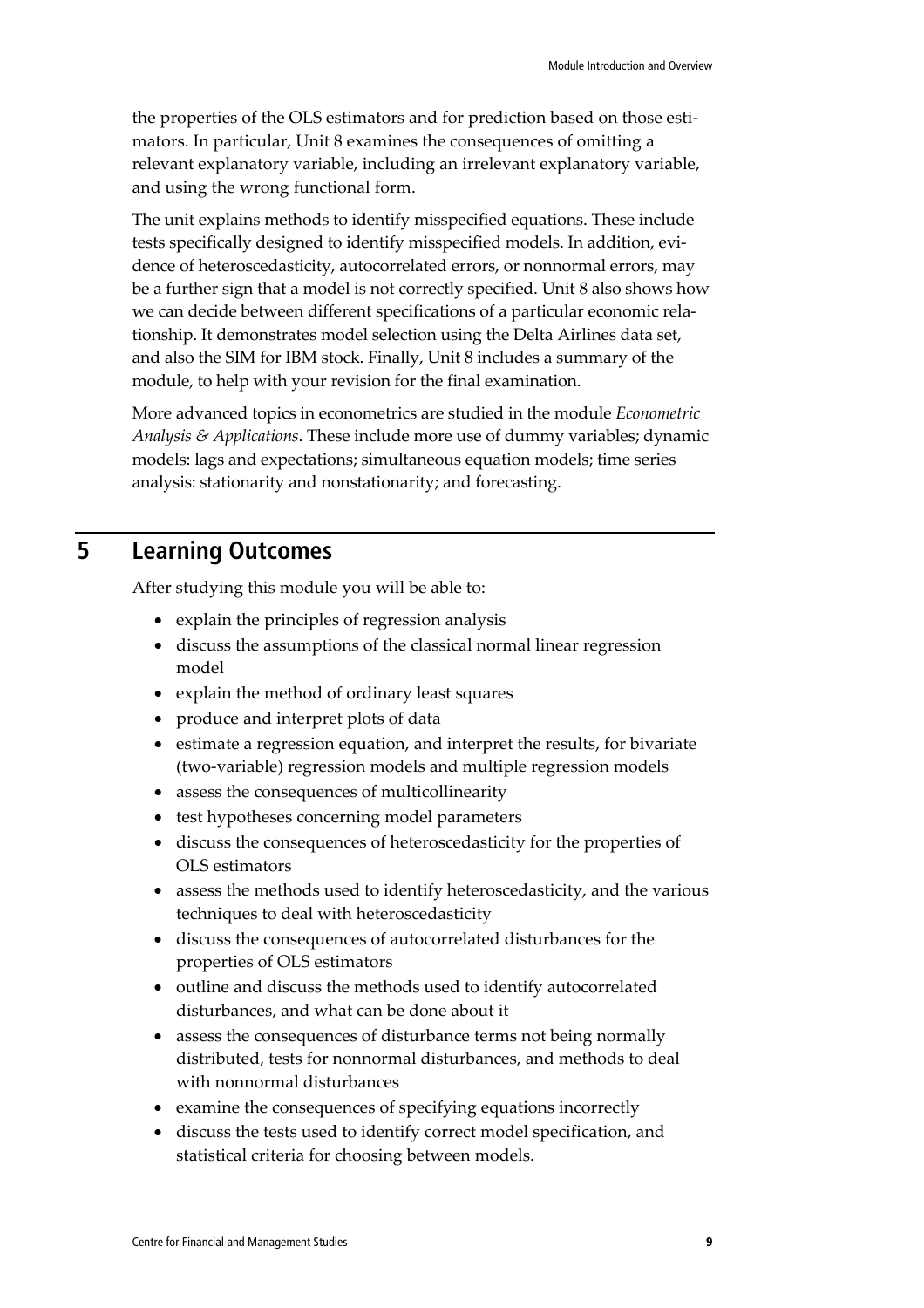#### **6 R**

R is an implementation of the object-oriented mathematical programming language S. It is developed by statisticians around the world and is free software, released under the GNU General Public License. Syntactically and functionally it is very similar (if not identical) to S+, the popular statistics package.

R is much more flexible than most software used by econometricians because it is a modern mathematical programming language, not just a program that does regressions and tests. The S language is the de facto standard for statistical science. Since most users have a statistical background, the jargon used by R experts sometimes differs from what an econometrician (especially a beginning econometrician) may expect. Code written for R can be run on many computational platforms with or without a graphical user interface, and R comes standard with some of the most flexible and powerful graphics routines available anywhere. And of course, R is completely free for any use.

(extracted from Grant V. Farnsworth , Econometrics in R, 19 March 2005)

Because the R software is a programming language and not just an econometrics program, some of the functions we will be interested in are available through libraries (sometimes called packages) obtained from the R website [http://www.r-project.org/.](http://www.r-project.org/)

The data files required are available on the Virtual Learning Environment (VLE).

#### **Starting up**

The R software must be installed on your system. If it is not, follow the installation instructions appropriate to the operating system (OS). Installation is especially straightforward for Windows users.

#### **To install R**

Go to the website of R [http://www.r-project.org/.](http://www.r-project.org/)

There, choose your preferred CRAN mirror (*eg* [http://cran.ma.imperial.ac.uk/\)](http://cran.ma.imperial.ac.uk/) and click on the link referring to your OS in the box "Download and Install R". Note that these units are written with the version "Windows", but Mac OS and Linux versions are also downloadable. (CRAN mirrors are provided in locations around the world to reduce download time and internet traffic.)

On the next page, click on "base" and you will be redirected to a page where there will be a link to download the latest version of R. At the top will be written something like "Download R for Windows". Click on this link. Updated versions of R are made available over time, but the commands explained in the module files should be similar.

Save the file "R-3.6.0-win.exe" (or whatever is the latest version of the file) in any location, for example, on your Desktop. Double click on this file to start the installation, and follow the instructions. You will be asked to choose the place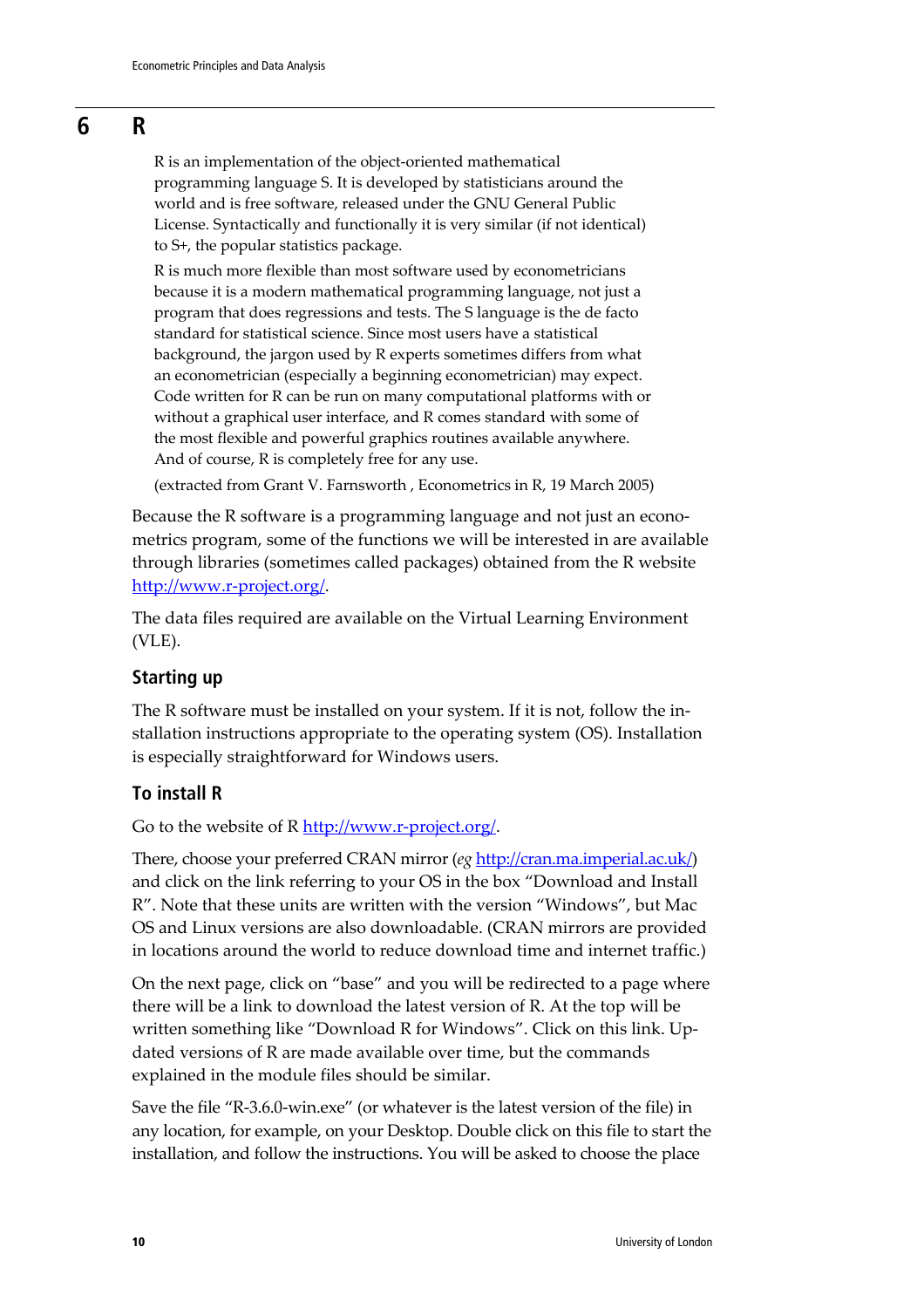where you want the file to be, and you can also choose to have a shortcut to R in the Start Menu and a Desktop icon. Choose the standard installation.

#### **To get started with R**

To open R, double click on the desktop icon or on the shortcut. The Command Window opens.

To use R, you can either type a command in the Command Window, or run a pre-written program.

1. To type a command in the command window

You just type it on the line starting with **>** and press the key Enter on your keyboard. Note that R is case sensitive. In the unit file, if it says "type in" or "can be performed with", this means "Type in the following command in the command window and then press Enter".

The units include all of the R commands required to work on the examples and exercises. To save time, you can copy and paste the required coding from the units into R. Note that if multiple lines of code are pasted into R in one go, they will be executed in sequence immediately, without the need to press Enter.

- **2.** Every time you see the sign **>**, it means that R is ready for a new command. When you do not see it or when you see the sign **+**, it means that R is still working on a previous command or is stuck because your command has not been properly written (for example, a bracket may be missing at the end of the previous command). In this case, press the red button STOP in the toolbar to stop the process.
- 3. To run a pre-written program

In the Menu bar go to File, then choose "New script". A new Editor Script Window opens.

You can type all commands you wish in this file, one command per line. To run them on R, select with the mouse the commands you wish to run, and then simultaneously press the keys CTRL and the key R  $(CTRL + R)$  (or alternatively go to Edit in the Menu bar and choose "Run line or selection").

Save your program by choosing "Save as" in File in the Menu bar (the Menu bar specific to the Editor, that is to say, the one that is available when you are in the Editor Window, and not in the Command Window). All script files have the extension ".R". Then you can close it and open it from the File menu in the Menu bar.

In your program file you can write things that are not commands (for example, notes or explanations); but to indicate to R that these are not commands, put the symbol **#** in front of each non-command line.

To get help at any time, go to Help in the Menu bar. Alternatively, there are several methods of obtaining help in R. You may type in alternatively the following commands: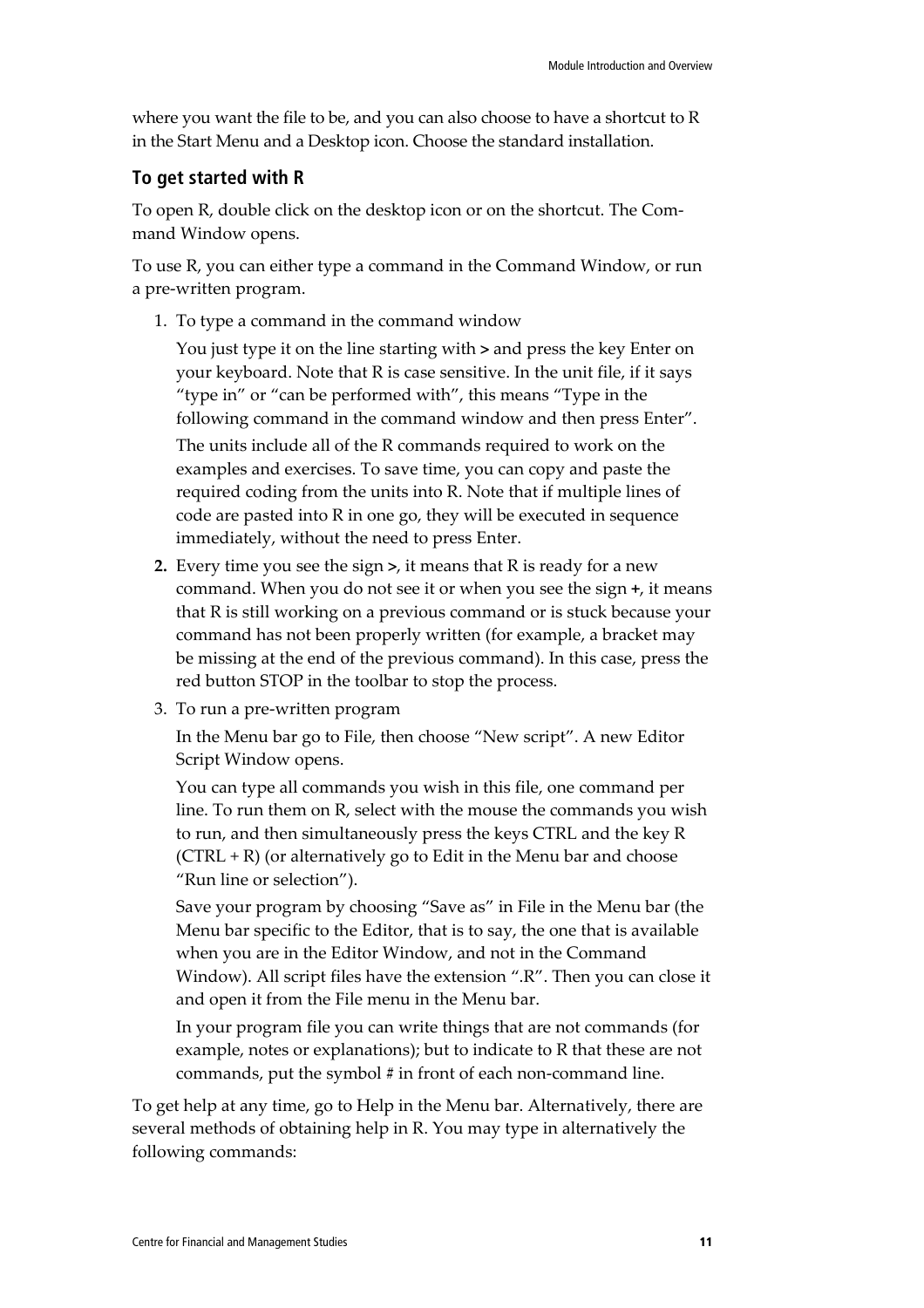```
?qt
help(qt)
help.start()
help.search("covariance")
```
The last command is for a search on the term covariance, for example. Please note the use of the quotation marks " ". If you choose to develop R commands in Word, for example, and then copy the commands to R, please make sure you use the " " symbols, and not the Word symbols " ".

Preceding a command with a question mark, or writing a command as an argument in help(), gives a description of its usage and functionality. The help.start() function brings up a menu of help options, and help.search() searches the help files for the word or phrase given as an argument. Many times, though, the best help available can be found by a search online. The help tools above only search through the R functions that belong to packages already installed on your computer. However, often users have the following type of question: "Does R have a function to do …". Users do not know if functionality exists because the corresponding package is not installed on their computer, and therefore resort to the R website. To search the R website for functions and references, use:

RSiteSearch("scatter plot")

This command example searches the R website for 'scatter plot' functions.

The results from the search should appear in your web browser.

By default, R has a couple of excellent free manuals in PDF format. If you are not already familiar with using R you are advised to read *An Introduction to R*. To access the manual, click Help | Manuals and the list of available documents will be shown.

To quit R, in the Menu bar go to File, then choose "Exit". You are asked "Save workspace image"? Click on No.

In case R is installed in another language, to change the language of the Menu bar into English, in the Menu bar choose Edit (second from the left in the Menu bar) and then choose the last option "Preferences". A new window opens. In the top right of it, there is an empty box for "Language for menus and messages". Type in this box "English" and click OK. You will have to exit R and start it again.

You may want to specify a working directory for your R session, so that R chooses data files (and scripts) directly from this directory; then there is no need to specify the full path to access the files. The command getwd() returns an absolute filename representing the current working directory of the R process. The command setwd() helps you specify the working directory. For example, to set the working directory to "C:\Documents and Settings\my files\R SOAS", you would type in:

setwd("C:/Documents and Settings/my files/R SOAS")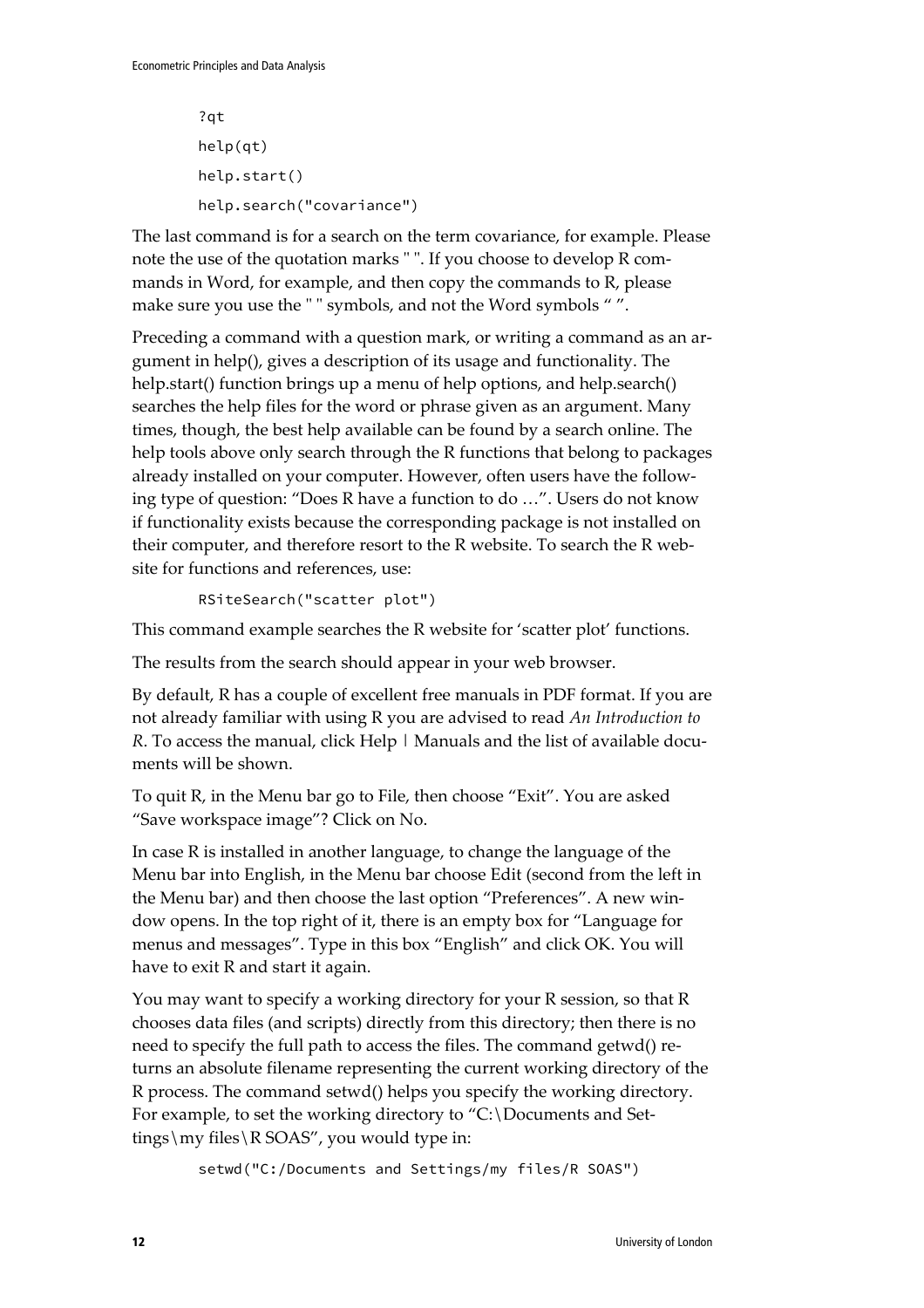This avoids the need to put the command scripts and the data files within the R directory on your computer. **Note that, in this command, the slash / is used**.

Alternatively, you can set the working directory using File (on the Menu bar), then Change dir… and then browse through the folders on your device to select the folder you want to use as the working directory for that session.

To save your work, go to File | Save Workspace… Provide a filename for the workspace, and it will be saved with the extension .RData. The file will be saved in your current working directory, but you can browse to another location if you prefer.

A saved workspace can be loaded with File | Load Workspace... R will display files with the .Rdata extension in the current working directory, but again, you can browse to other locations.

Every time you start R, before running any command or program, it is best to clean up any object that may remain in memory.

During an R session, objects are created and stored by name. The command objects(), or the command ls(), can be used to display the names of the objects which are currently stored within R. The command rm() removes a data object whose name should be given as an argument.

To remove all objects, type in:

rm(list=ls())

Alternatively, use Misc | Remove all objects.

Removing all objects is useful if, for example, you work on one exercise and dataset, then you want to work on another data set and exercise in the same R session. If you do not remove the first set of objects before starting on the second question, your workspace will contain objects you created for both questions, which could be confusing. Remember to save a workspace before removing all the objects!

#### **Installing and loading packages**

The basic setup for R provides considerable statistical and mathematical functionality.

However, you will also need to use some of the more specialised econometric functions that have been written for R, and made available in packages. The module units will indicate when you need to use a particular function, and the unit will also indicate which package is required.

To use a function from a package, the relevant package must be installed on your machine. To install a package, go to Packages | Install package(s)… You will be asked to select a CRAN mirror for this session. Once the mirror has been selected, you can choose from the list of available packages to install. Some of the packages (for example, dynlm) take a few minutes to install, but installation of a package is a one-off procedure, and once the package is installed, you will not need to install it again.